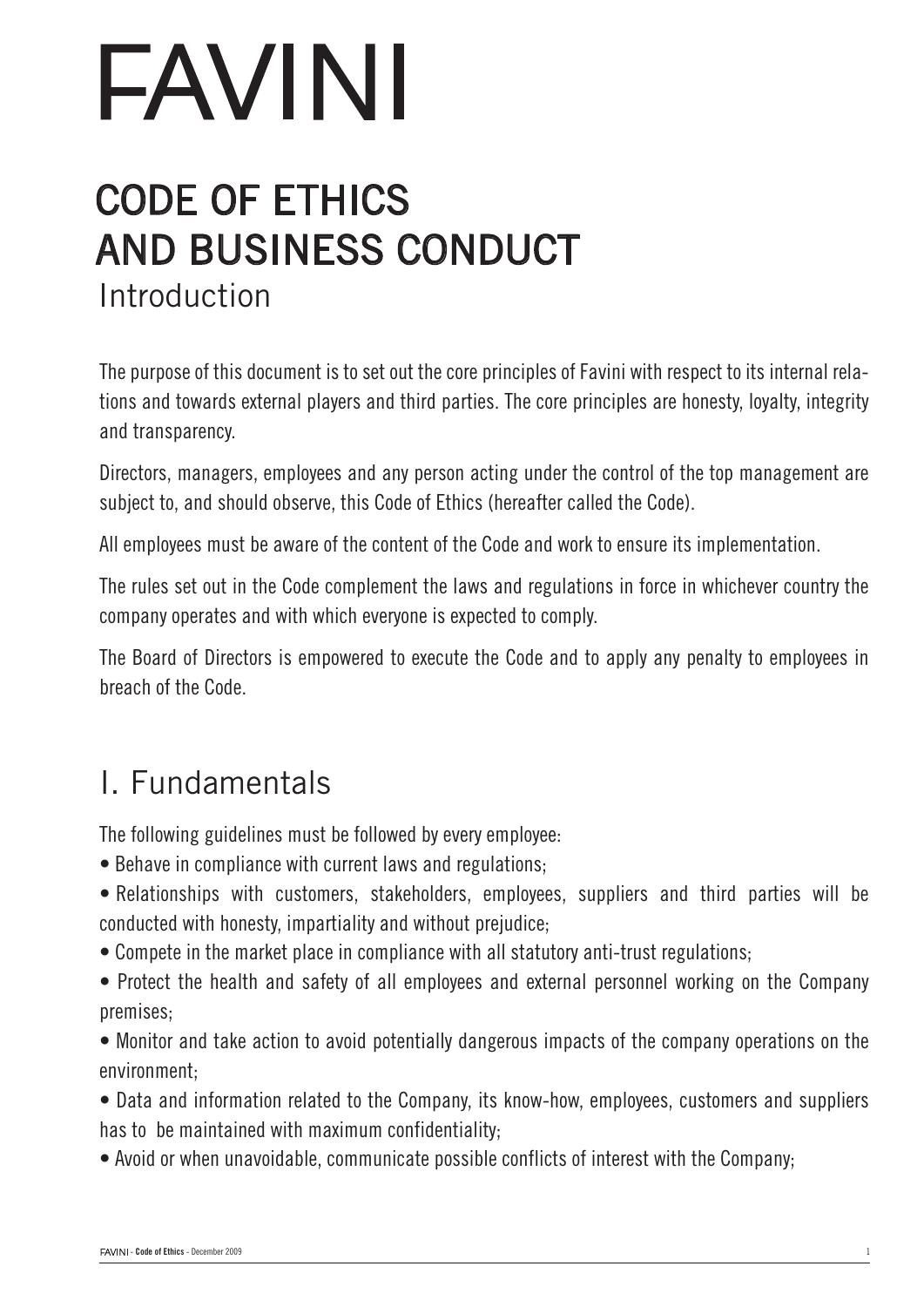• Respect intellectual property and use material assets in compliance with current laws and internal regulations.

## II. Conduct within the Company

### **. Relationships with employees**

Our people are a central foundation for the existence, development and success of Favini. It is in the mutual interest of Favini and its workforce to improve and enhance the skills of each employee, not only to achieve the Company's goals but also the satisfaction of all employees, in a favourable working environment.

The Company ensures equal opportunity to everybody based on their professional qualification and individual ability, without any discrimination grounded on religion, age, race, nationality, sex, political opinion or union membership.

Safe and healthy working environments are guaranteed by the Company. No threat or request directed to an employee to act against the law or behave against their own morals or personal belief will be tolerated.

### **. Health and Safety**

In full compliance with current regulations regarding the prevention of workplace accidents and employee protection, the Company provides working conditions that respect individual dignity in a safe and healthy environment.

Analysis and Risk Evaluation, described in the "Evaluation of Risks Document", is a protocol that enables the Company to identify hazardous areas, choose the proper equipment and working and production procedures, and to take account of technical developments allowing dangerous procedures or work practices to be replaced by safer methods/equipment.

Prevention planning is a Company commitment, the goal being the development of a coherent programme encompassing all aspects of work - technical, organizational, environmental and social relationships - and especially the influence of repetitive acts to reduce possible effects on the health of the individual. Priority is given to collective protection measures over those to protect an individual.

The Company will spread and sustain awareness of health, and safety principles, encourage responsible behaviour amongst all employees, through timely information and training.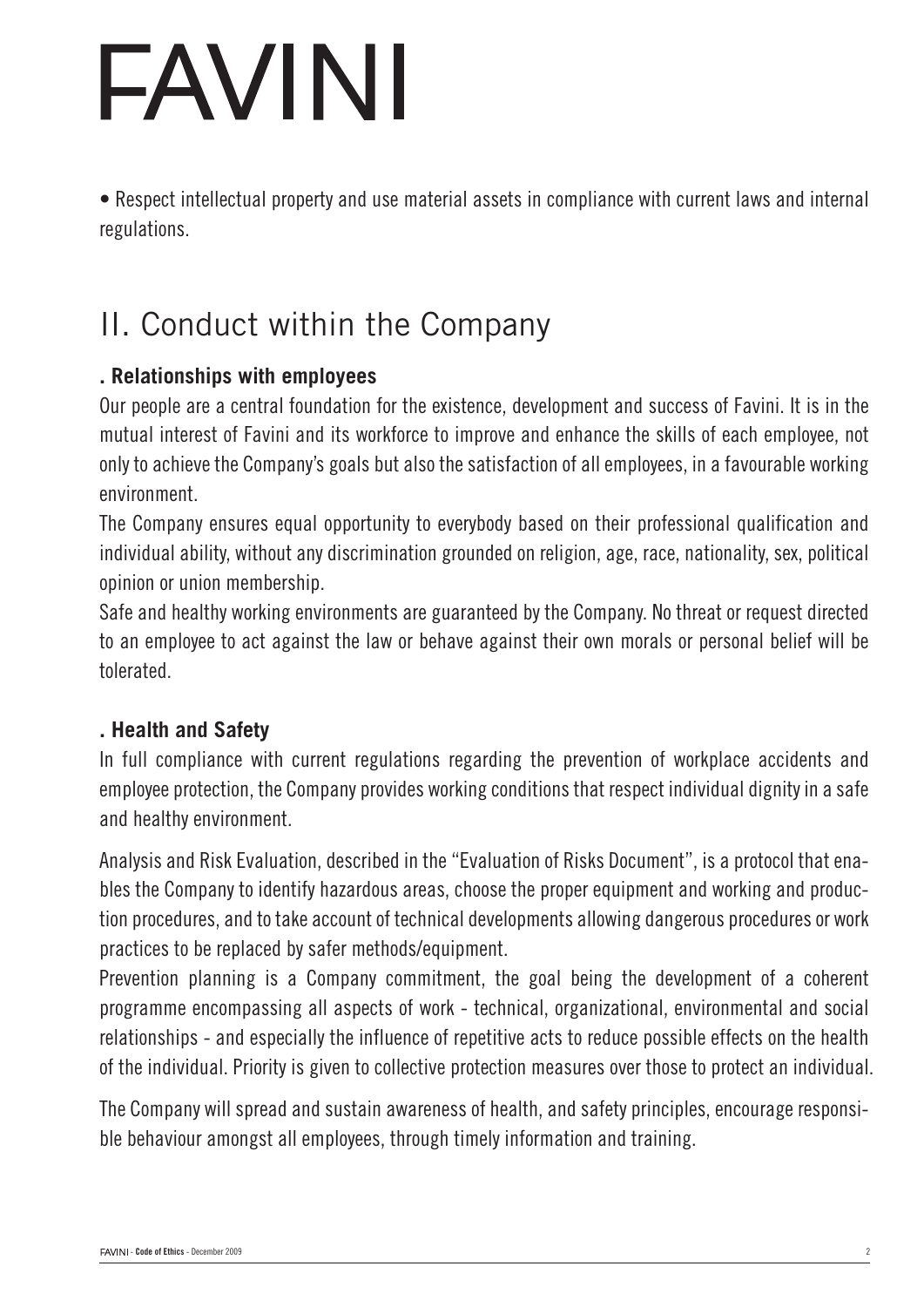It is expected that employees contribute to the process of risk prevention and their own health and safety and to that of their colleagues and third parties.

The use of alcohol and drugs is absolutely forbidden on company premises. Within the workplace smoking is only permitted in designated smoking areas.

### **. Conflicts of interest**

Employees must avoid any situation and activity that might give rise to a possible conflict of interest between their personal economic interest and their role within the Company.

It is forbidden to pursue activities for personal gain or that might damage the company's interest; nor is it permitted to have personal interests directly or indirectly with competitors, customers, suppliers or the company auditors.

## III. Conduct in external relations

### **. Customer relationships**

In its relations with customers, the Company commits that its business will be carried out correctly and transparently, in respect of its business dealings and undertaking of contracts; it will provide products and services that meet agreed requirements and will pursue research and development and marketing activities of the highest possible quality.

During business negotiations employees have to adhere to local market practices and apply principles of transparency, equality and mutual respect to sustain a long term relation, strictly acting in compliance with the rules stated in this Code.

Contacts with competitors must respect regulations regarding information exchange; employees must ensure a fair and honest business behaviour in any relationship with governmental authorities.

### **. Suppliers**

The Company works with suppliers, consultants, contractors and sub-contractors who must also operate in compliance with current laws and regulations stated in this Code. This will be subject to constant monitoring.

Choice of suppliers and the setting of purchase conditions will be based on objective judgments about quality, price and service, and on the capacity to consistently deliver in timely fashion in compliance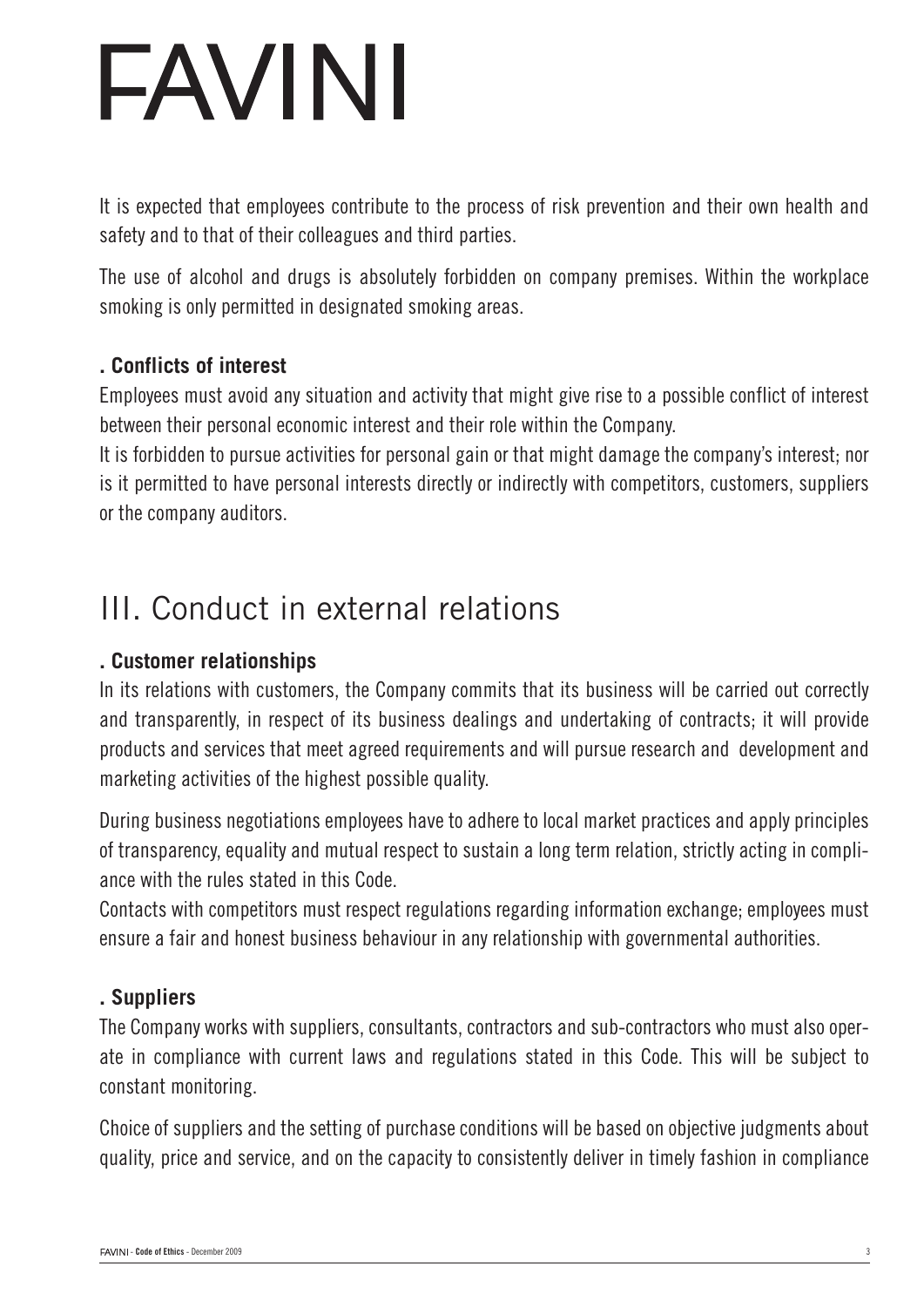with the safety rules in force, and without any preference due to personal knowledge or favouritism that would prejudice the interest and benefit of the Company.

### **. Environmental Protection**

The environment is a prime asset of society. To safeguard it, the Company plans its activity to find the best balance between economic and environmental needs, giving maximum cooperation to the Public Authorities and other relevant overseeing bodies.

All employees should participate in the protection of the environment wherever possible and especially personnel involved in the production process must pay the utmost attention to avoid any discharge of harmful substances and handle waste or production residuals as specifically prescribed for that specific material and its known risks.

## IV. Conformity to the regulations

The Company acts based on organizational and managerial procedures compliant with the law through clear and consistent conduct, preserving the Company's integrity and co-operating with the relevant public authorities.

When acting for the company employees should avoid committing any crime, including any in association with third parties.

## **. Confidential information**

Information and any other material obtained by employees in relation to their work are strictly confidential and remains the Company's property. Privileged information regarding the Company cannot be used for personal advantage and must not be disclosed.

No information, news, documents or data can be disclosed, used or spread without specific authorisation unless already in the public domain.

In all cases it is advised that employees take a reserved position in all matters concerning the company and its working and professional activities.

### **. Use of communication systems**

All information stored in the company's various information systems, included e-mails are owned by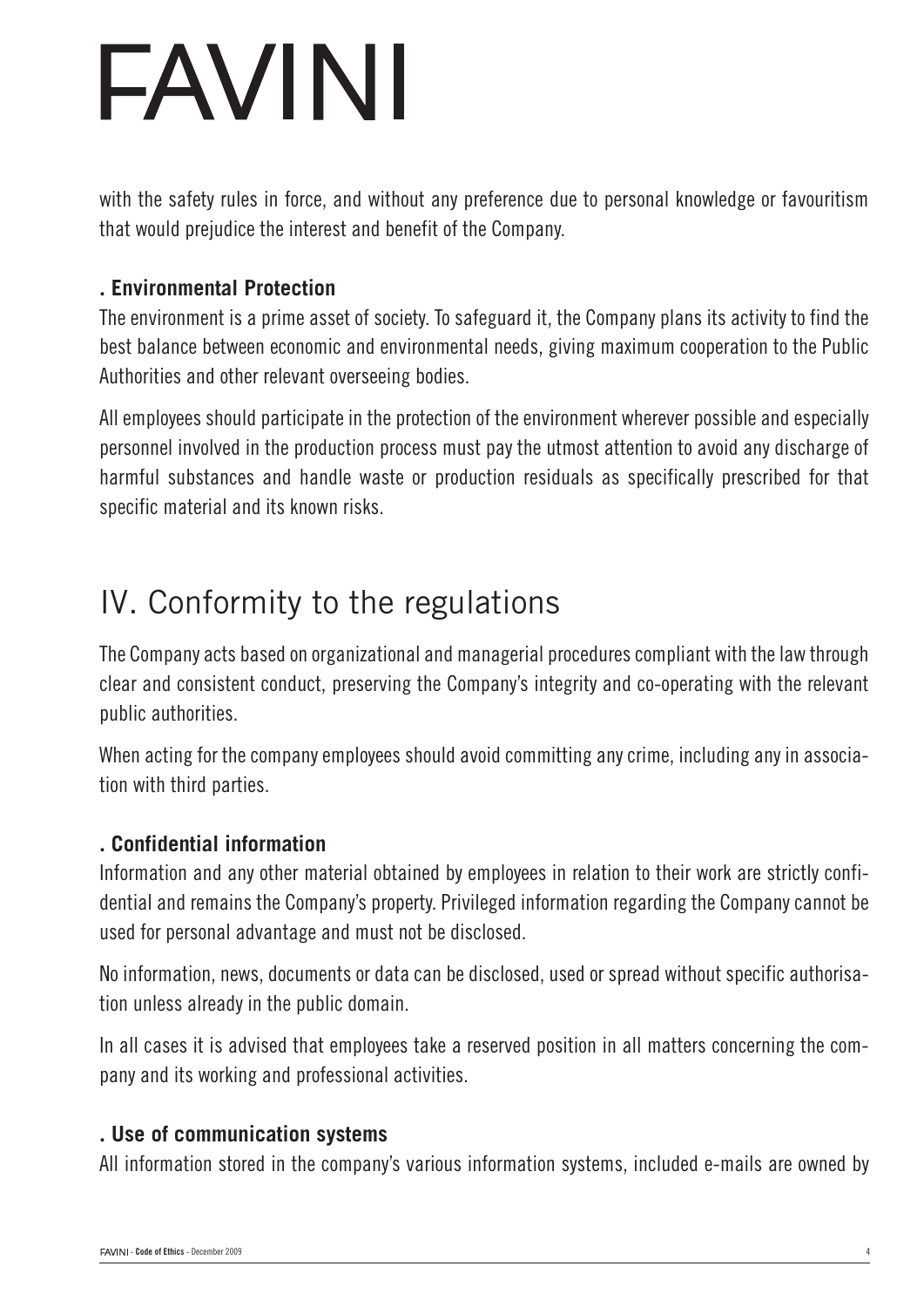the Company and must be used only to carry out work activities, in the ways indicated by the Company. To ensure compliance with privacy regulations and the prevention of information piracy and of crime against the individual, the use of such systems is limited to the needs laid out by the company.

Infringement of any software licences is forbidden.

To prevent crimes under Italian law, the Company will strictly monitor and control the use of its communication and information systems.

### **. Accounting and financial reporting**

The Company records accurately and completely, all activities and business operations to achieve accounting transparency towards its shareholders, employees, other stakeholders and external authorities. The Company gives at all levels the fullest cooperation, providing correct and honest information related to its business as well as responding to any reasonable request from external authorities.

## V. Execution and control

#### **. Control measures**

For compliance with the current regulations and with the purpose of planning and managing activities, the Company adopts organisational and managerial controls to ensure compliance with this Code and eliminate any threats to its implementation or infringement.

The Company has adopted a system of delegation of power and functions, covering the related key positions with individuals of proven skills and competence.

Application of the Code is assigned to the Board of Directors, with the help of a Committee, established as Controlling Body as per D. Lgs. 231/2001.

This Code is given to all employees.

The Board of Directors have the following responsibilities:

- *a)* Monitor compliance with the Code and the dissemination of it among all recipients;
- *b)* Verify every infringement of the Code and inform the relevant stakeholders of the results of the investigations and take appropriate disciplinary measures;
- *c)* Propose modifications to the Code to keep it up-to-date to reflect the changing context in which the Company runs its business.